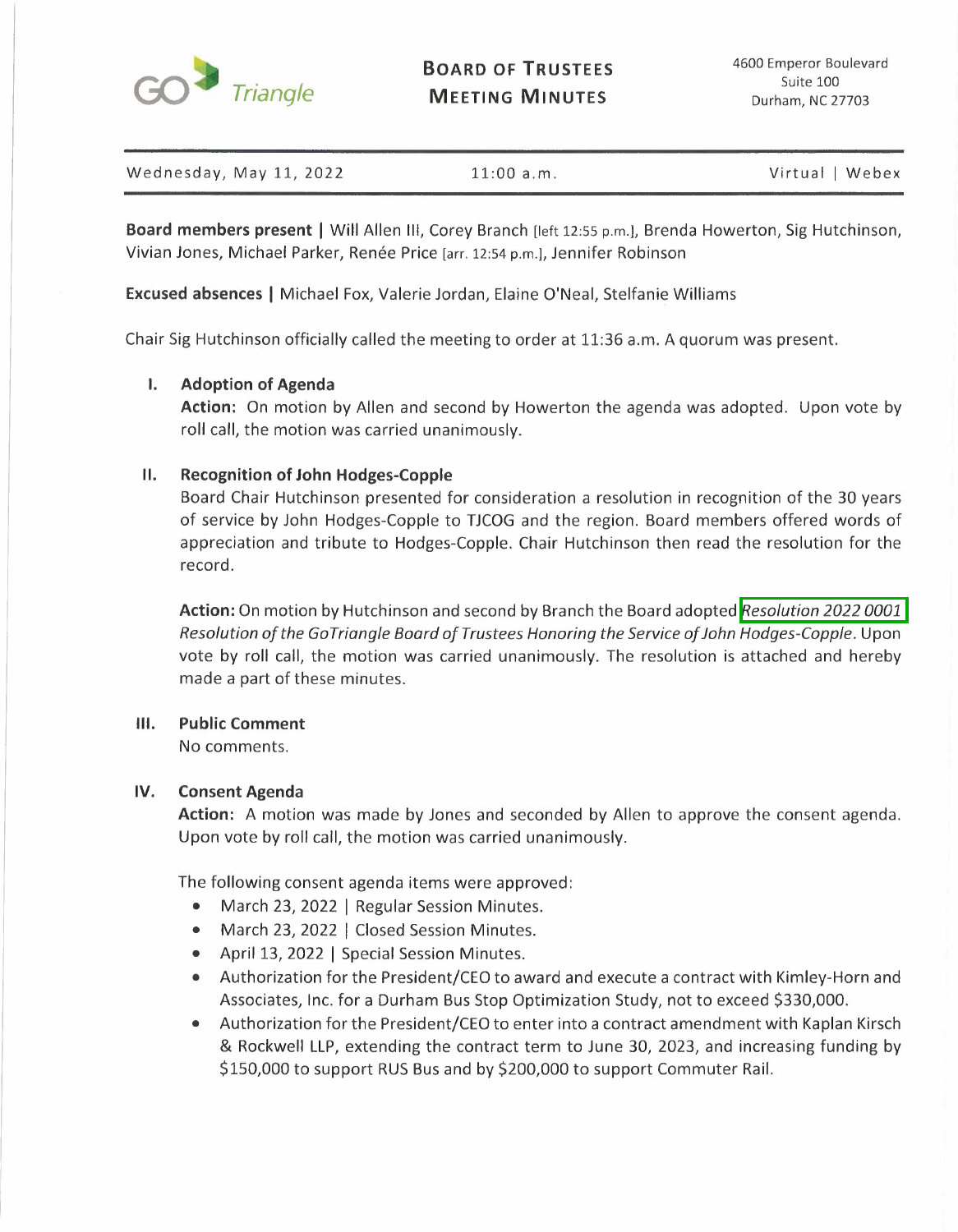### **V. General Business Agenda**

**A. Items Removed from Consent Agenda**  None.

### **B. Operations & Finance Committee Report**

# **1. FY2023 Board Travel Requests**

Chair Hutchinson referred to the travel requests by Board members in the agenda package. He said the Committee recommended carrying these forward an additional month.

### **C. New Business**

None.

## **VI. Other Business**

# **A. President and CEO's Report**

A list of contracts approved by the president and CEO is attached and hereby made a part of these minutes.

Lattuca reported on the following items:

- He thanked Mayor O'Neal, Commissioner Howerton and staff from the county, city and GoTriangle who participated in the Braggtown tour. A follow-up meeting is being scheduled with all the agencies involved to talk about how to resolve some of the problems.
- A presentation on D-O LRT project expenses was given to the Durham Board of Commissioners and other meetings have been scheduled for the Orange County Board of Commissioners and the Durham City Council as well as to the community.
- Patrick Stephens, Chief of Operations, is retiring this month. Vinson Hines will be the Acting Chief of Operations.
- A new Chief of Communications has been hired and will start May 17.
- Durham has eliminated the testing requirement for unvaccinated employees and Go Triangle will also suspend its testing requirements.

## **1. Operations Update**

The monthly report is attached and hereby made a part of these minutes.

Patrick Stephens thanked Board members and staff for their support. He offered the following highlights from bus operations during his tenure:

- Introduced GoTriangle's role in emergency management in the region, including support for hurricane relief and Covid-19 response.
- Developed a level buying program for buses and through a repowering program have been able to extend the life of the fleet.
- In the process of installing a new CAD/AVL system.
- Procured a new radio system for bus operations.
- Relocating paratransit operations to the Plaza Building to create more space at an overcrowded operations and maintenance facility.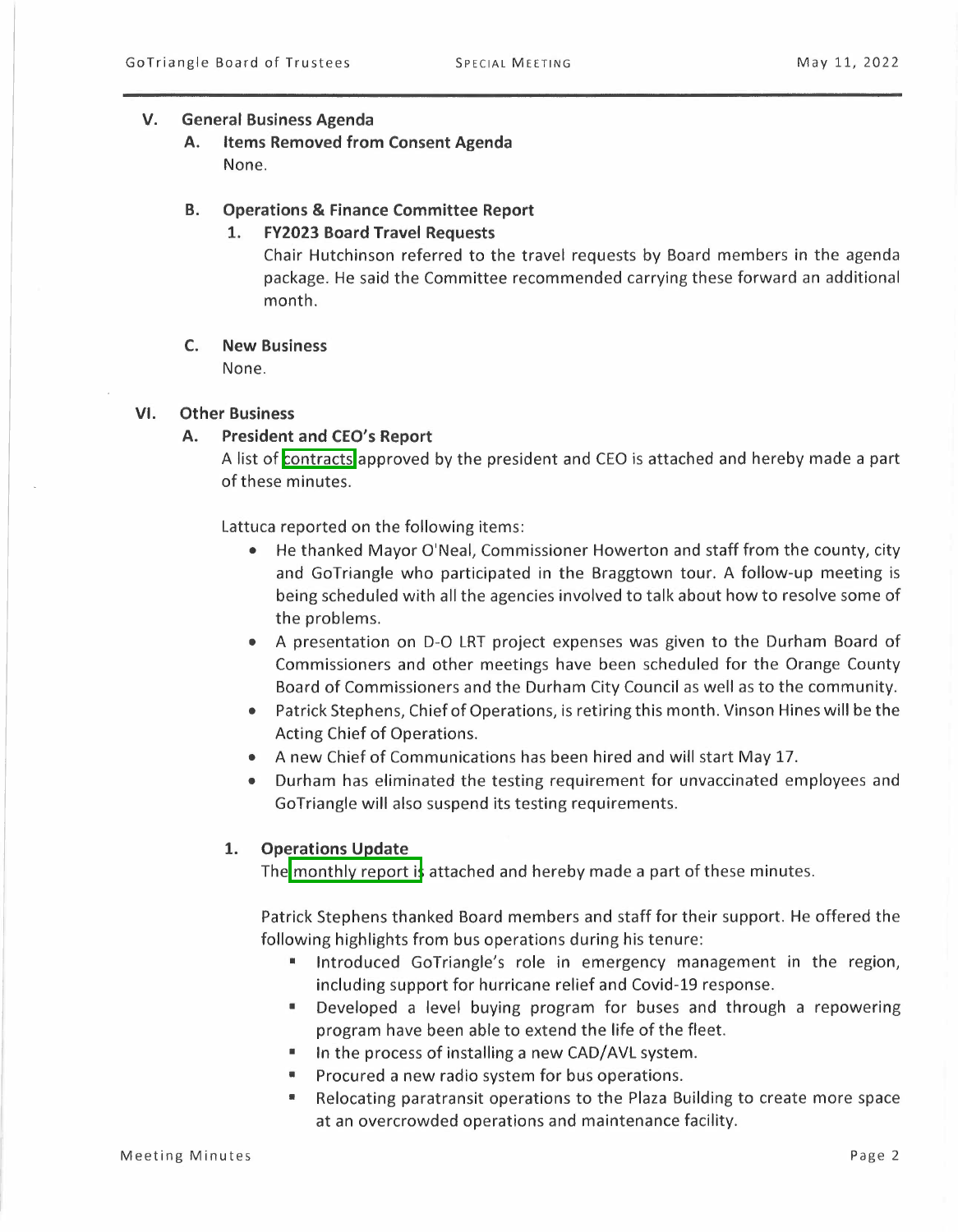#### **2. Capital Projects Status Report**

Katharine Eggleston provided an update on the bus stop improvement program, with a focus on the Braggtown community. The presentation is attached and hereby made a part of these minutes.

She reminded the Board that GoTriangle has a contract with the City of Durham for management of the GoDurham bus system, which includes management of small capital improvement projects such as bus stops. There are approximately 1,000 bus stops in Durham, the majority of them being for GoDurham, with some shared stops and a few GoTriangle-only stops within the county. Ten stops in Braggtown have been improved over the last few years.

She explained that GoTriangle had conducted an inventory of all existing stops to assess existing conditions in 2020 and plans to update that inventory this summer. Working with the City of Durham and NCDOT, GoTriangle staff plans and prioritizes to determine the stops that will go through the design, permitting, right-of-way acquisition and construction process. The process is continual to keep the working moving throughout the year. The goal is to bring groups of 10-15 stops that are ready for construction to the Board every two months for contract award.

The prioritization methodology looks at ridership and assigns bonus points for stops that are categorized as opportunity stops or those that are located in environmental justice [EJ] or Black, Indigenous, and People of Color [BIPOC] communities; provide access to destinations that serve seniors, youth and persons with disabilities and locations that have roadway safety issues.

GoTriangle manages the construction process, procuring construction contracts, providing oversight of the contractor and inspecting the work for quality assurance.

Eggleston stated that staff is committed to increasing coordination with Durham County, the City of Durham and NCDOT, in particular the Durham's Neighborhood Improvement Services group. She stated that on the recent tour in Braggtown staff identified some bus stops where immediate improvements can be made by installing a light on existing electric poles or installing a 2-seat bench where there is adjacent sidewalk.

Eggleston talked about the Bus Stop Optimization Study which will identify opportunities for potential consolidation of stops that are very close together in order to provide faster, more reliable trips and relocate stops in places where safe and accessible improvements can be completed more quickly. She said constructability will be a large concern in the study and the expected outcome is a plan for adjusted or confirmed locations for bus stops throughout Durham to support efforts to make safety and accessibility improvements at every stop in the system in the coming years. She added that the bus stop improvements program is ramping up to complete improvements at up to 75 locations per year.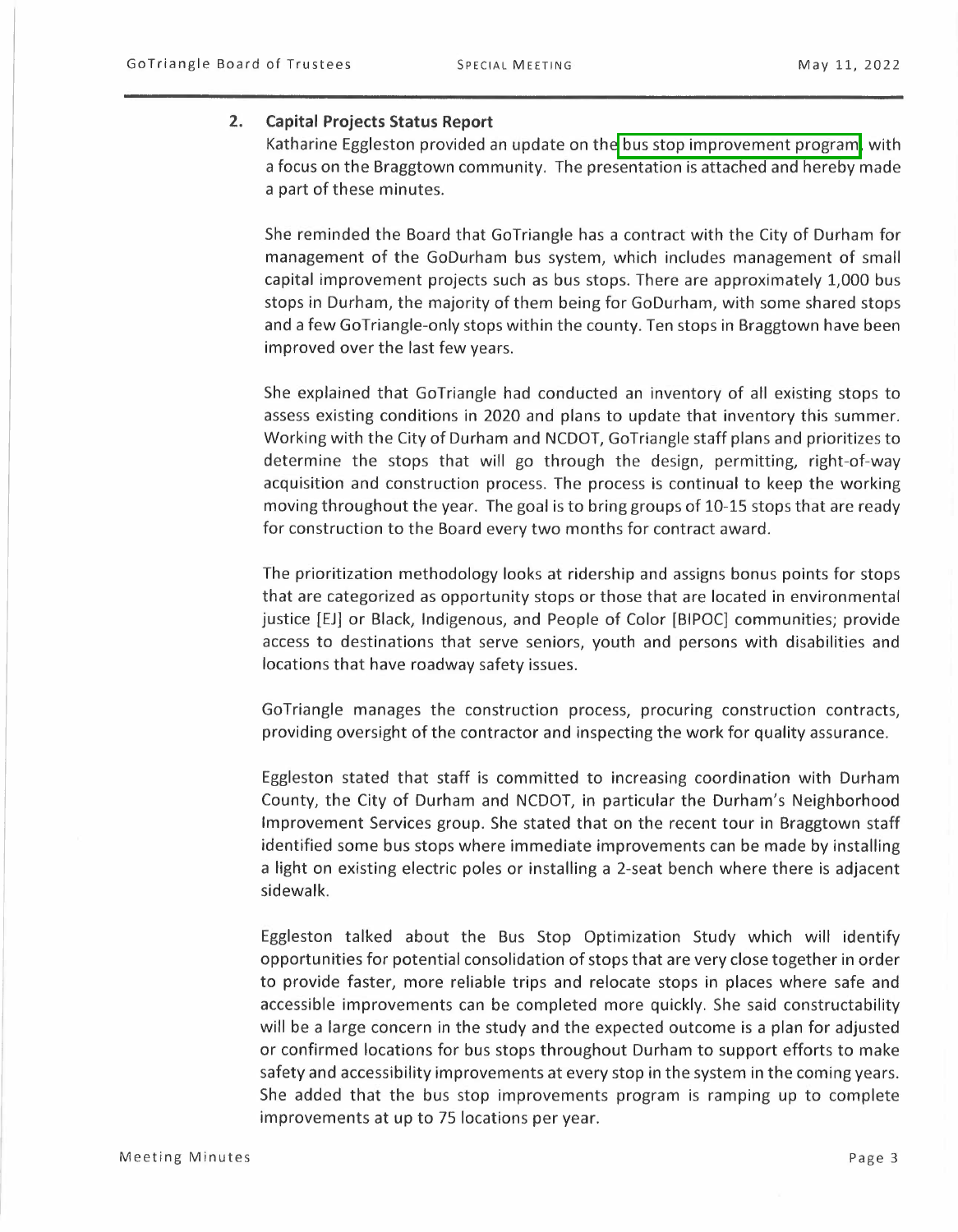Eggleston then provided an update on capital projects. Her report and presentation are attached and hereby made a part of these minutes.

#### *RUS Bus*

Eggleston stated that construction has been initiated, with asbestos abatement being the first step followed by demolition of the building. She added that staff continues to monitor project delivery risks; a third risk workshop is scheduled this month. She offered a list of the top ten risks being monitored:

- Schedule BUILD grant sunset date
- Multi-party team communication
- Development agreement execution
- Developer knowledge of federal requirements
- Market cost uncertainty
- Private overbuild interface scope impacts due to market conditions
- Private overbuild funding
- Third party coordination requirements/schedule
- Project scope/costs
- Alignment of private and public incentives

#### *Greater Triangle Commuter Rail project*

Eggleston stated the updated Metropolitan Transportation Plans and TJCOG's opportunity analysis indicate significant new job growth between 2020 and 2050 along the corridor identified for commuter rail as well as into north Raleigh and points north along the S-line corridor. She said this further confirms that commuter rail connecting Durham and Wake counties, and potentially Johnston County, will align very well with where region is projecting significant growth in jobs over next 30 years.

Additionally she stated that between 2020 and 2040 the region will add more than 750,000 people with a projected 700,000 additional vehicles to already congested roadways. Eggleston shared that preliminary analysis suggests commuter rail could provide 12,000 trips per day by 2040, again confirming that commuter rail investment in the region would provide an excellent alternative to travel on congested roadways.

Eggleston then shared maps of four primary locations where Norfolk Southern railroad capacity modeling identified a need for additional capacity improvements beyond the double track that has always been assumed to be part of the scope of the project. She said these improvements are needed to provide a fluid system to support on-time commuter rail and on-time intercity trains and then freight trains without additional delay:

- Additional siding in Burlington to eliminate freight delays at an Alamance County industrial facility. She stated improvements outside primary study area are not unexpected.
- Extending the double track from west Durham station to an existing siding towards Orange County to prevent delay for westbound freight trains. Staff is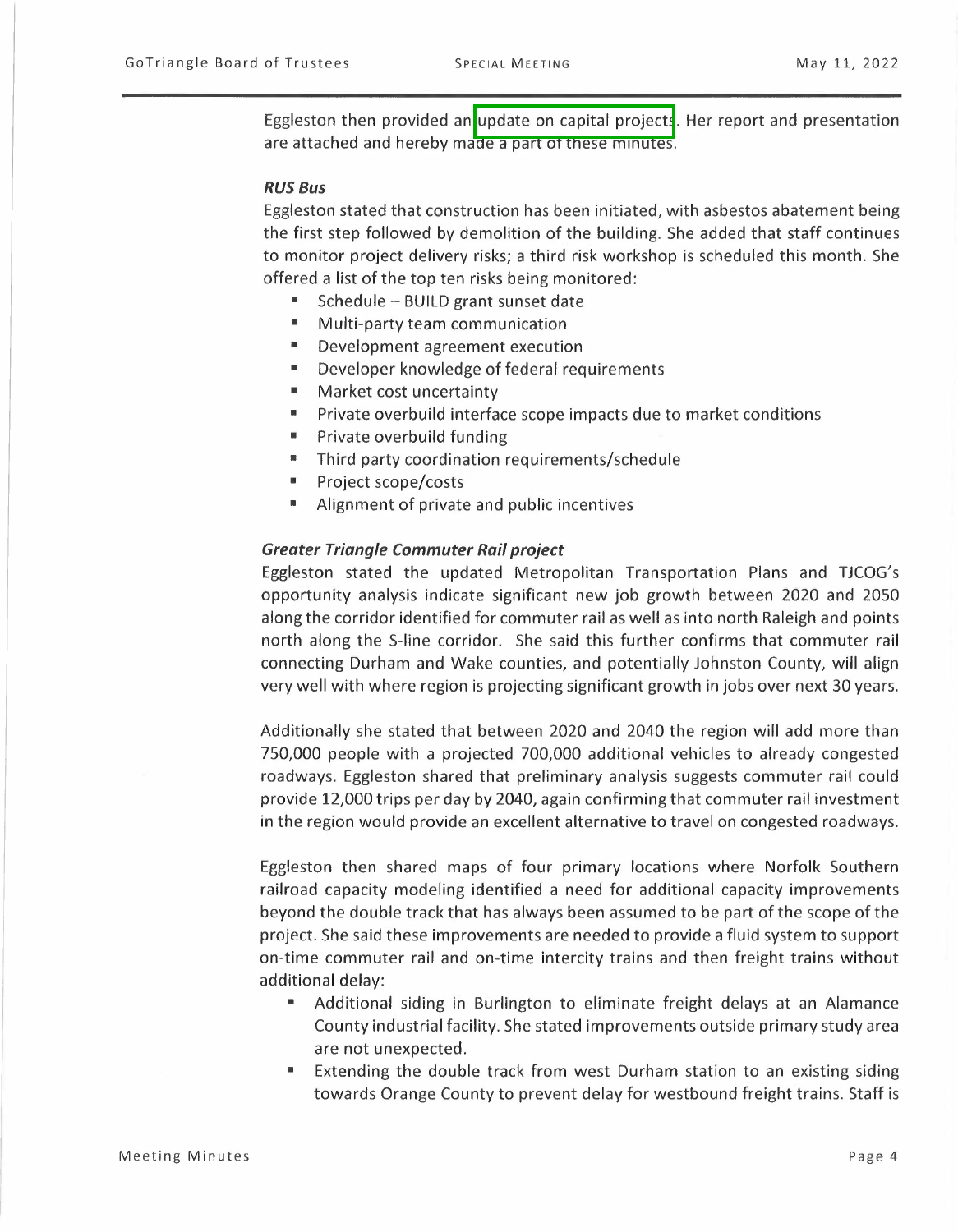discussing whether the existing siding can be extended as opposed to adding this whole length of double track.

- Additional track at the East Durham yard to allow fright operations to occur completely off the main line and give passenger trains dedicated access to the two mainline tracks [not identified in modeling, but recommended by Norfolk Southern to provide safe and reliable operations].
- Additional crossovers and additional track in Cary.
- A small improvement in Johnston County even if the service terminates in Garner.

GoTriangle has asked Norfolk Southern to respond to some potentially more cost effective solutions to the capacity issues they have identified. Eggleston said GoTriangle is waiting for a cost proposal from Norfolk Southern for modeling the additional scenarios for more all day and evening service.

Eggleston added that GoTriangle is looking at opportunities throughout the corridor to take advantage of the significant federal grant funding available. STV is providing an assessment of the corridor and potential projects that could be submitted independently to overlay what we are envisioning to do through New Starts.

She said once this assessment is complete, potential projects would need to be matched with grant opportunities and non-federal match dollars also identified. Operating and maintenance commitments will need to be made as well as determining who the sponsor or submitting agency for the grants will be and the timing for those submissions.

#### **B. General Counsel's Report**

Byron Smith reported a Board resolution was adopted in 2005 that defines what employee policies should come to the Board for approval. The Board discussed the need to refine the definitions in that resolution of "major" and "minor" amendments as well as the process for reviewing and revising all policies. Parker reminded Board members that the General Counsel was directed to bring recommendations from staff for amendments to internal policies and the Operations & Finance Committee to recommend amendments to the Bylaws and Rules of Procedure. He suggested that the General Counsel and the Chair of the Operations & Finance Committee develop a schedule for this work. Price stated that the bylaws were distributed to the Board with instructions to share any concerns or recommendations for revision to the General Counsel. Howerton stated she felt that personnel responsibilities should go through the Personnel Committee.

Smith then reported that legal work continues on the RUS Bus project regarding exhibits that will not be signed until sometime later. He said the parties continue to work cooperatively.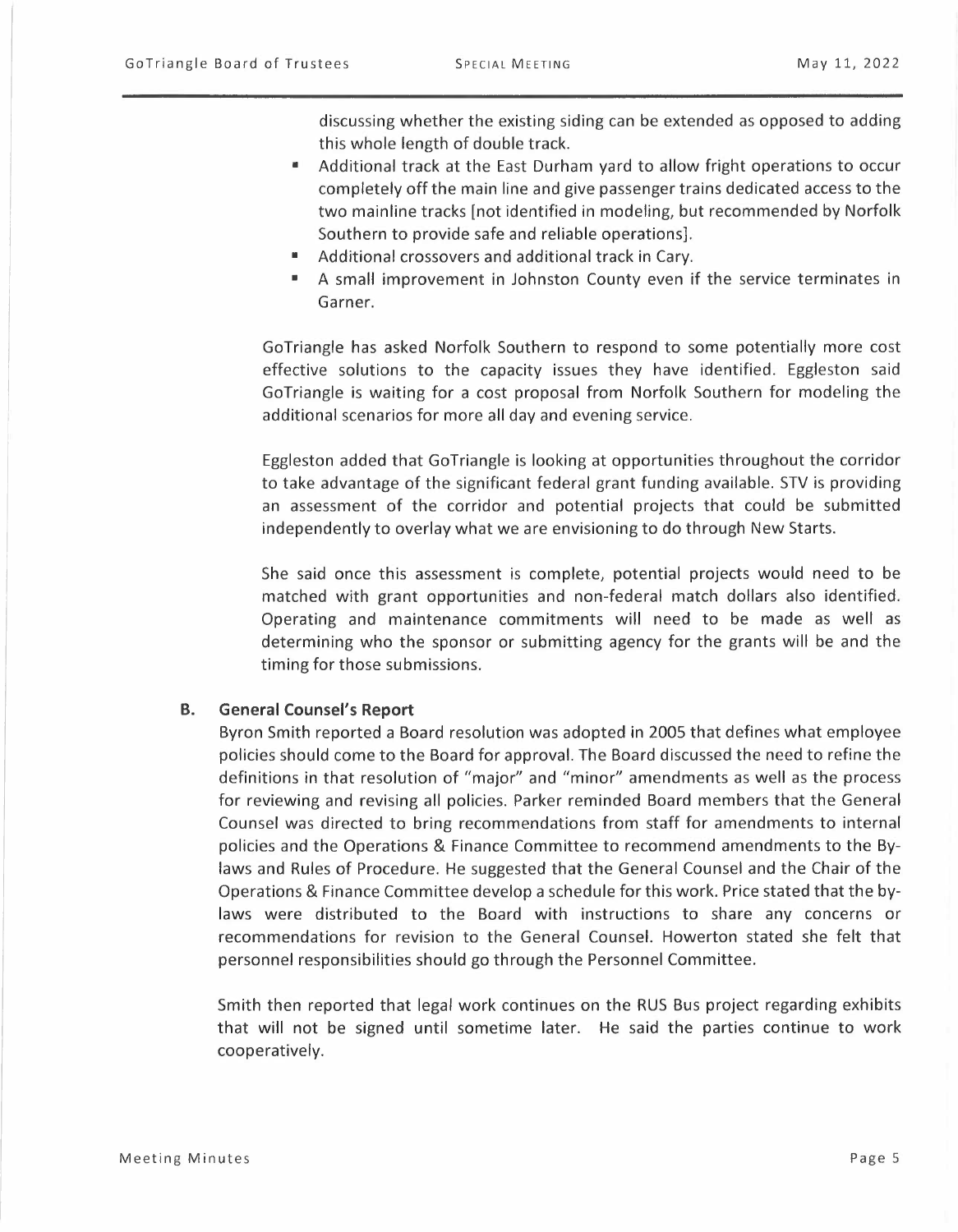# **C. Chair's Report**

Chair Hutchinson offered the following comments:

- Thanked staff for the work on the RUS Bus project.
- Offered the Board's appreciation to Pat Stephens.
- Reported on a recent meeting with NCRR and applauded the communication between the organizations.
- Reminded Board members of the regular monthly meeting on May 25 and that the Planning & Legislative Committee will meet that day and receive presentations on commuter rail ridership and demographics.
- The Board tentatively plans to return to in-person meetings in June.
- July Board meetings have been canceled. He encouraged members to take that time to rest and refresh.
- Thanked those involved for organizing and participating in the tour of Braggtown and encouraged staff to make the issues raised a priority.
- Encouraged staff to continuing listening to the Durham community and answering their questions regarding the D-O LRT project.

# **D. Board Member Reports**

# **1. CAMPO Executive Board Representative**

Will Allen Ill reported a report was received on the CAMPO office move from downtown Raleigh to Fenton in Cary. The Triangle Bikeway Study and final report was endorsed. The Greater Triangle Commuter Rail opportunity analysis reports on land use, affordable housing and travel markets were presented as well as the FY2023 Wake Transit Work Plan. CAMPO will be looking at census data to help determine if boundary expansions are possible. CAMPO also is considering a new sponsoring agency.

## **2. Regional Transportation Alliance (RTA) Representative**

Will Allen Ill stated that the only report is from the South Florida commuter rail trip. He reiterated one of biggest lessons learned: collaboration, trust and teamwork is required to execute and deliver projects such as theirs. He said the jurisdictions overcame any competitiveness and dissention and distrust in order to work together.

## **3. DCHC MPO Board Representative**

Michael Parker said the MPO Board received an interim report on the governance study being done cooperatively for Orange and Durham counties. He said what remains to be resolved are the composition and voting rights of the Staff Working Groups and how the annual work plan is approved. The group also received an overview of the Durham and Orange County annual work plans.

# **4. RTA Trip Reports**

Written reports from Will Allen, Corey Branch, Brenda Howerton, Sig Hutchinson and Elaine O'Neal are attached and hereby made a part of these minutes.